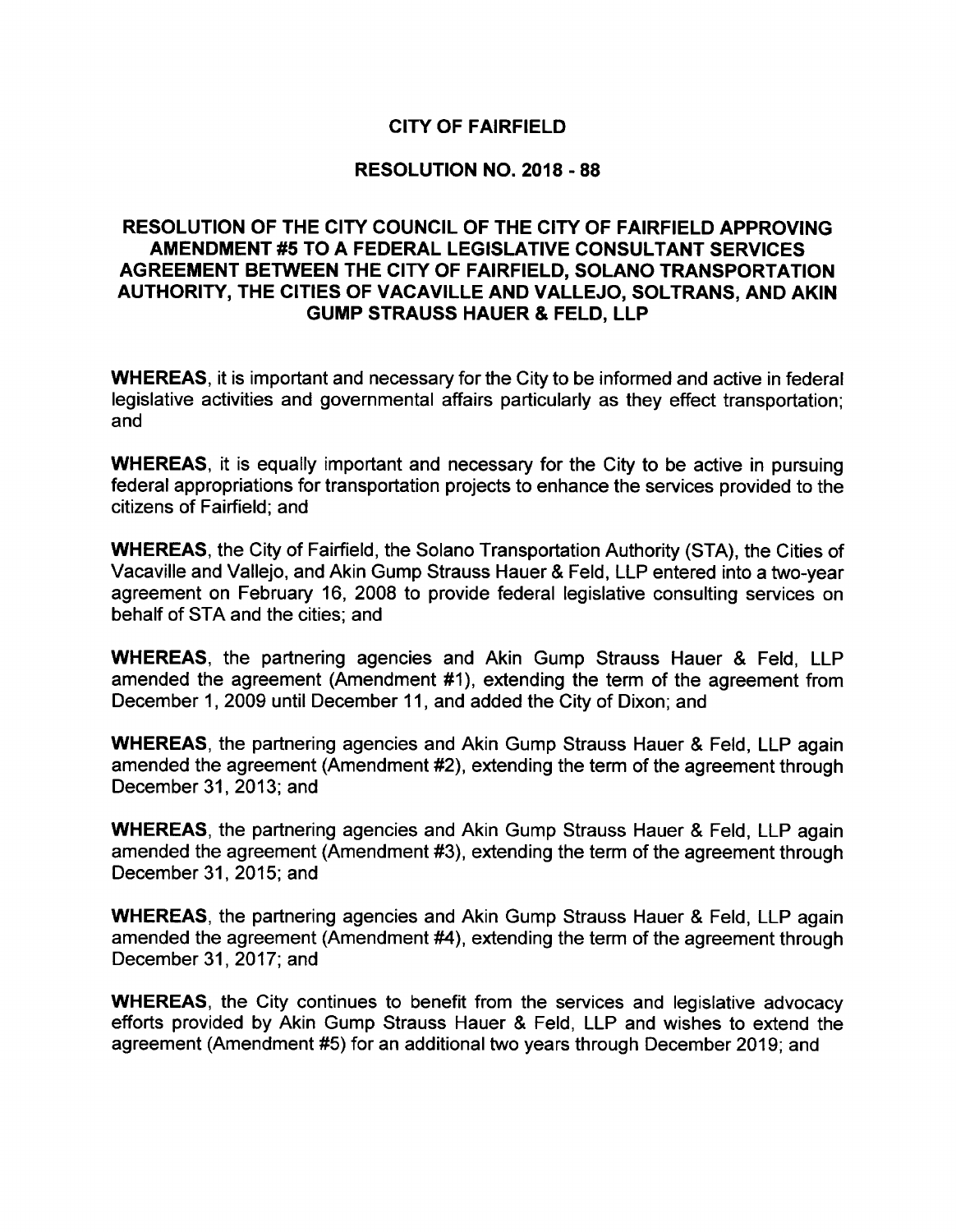RES. NO. 2018 - 88 Page 2

WHEREAS, the City of Dixon desires to no longer participate in the agreement and SolTrans desires to participate.

# NOW, THEREFORE, THE COUNCIL OF THE CITY OF FAIRFIELD HEREBY RESOLVES:

Section 1. The City of Fairfield hereby approves Amendment #<sup>5</sup> to the agreement with the Solano Transportation Authority, the Cities of Vacaville, and Vallejo, SolTrans, and Akin Gump Strauss Hauer & Feld, LLP in an amount not to exceed \$50,000 for Fairfield's contribution for the 24-month term of the contract, January 1, 2018 through December 31, 2019.

Section 2. The City Manager, or designee, is authorized to sign Amendment #5 and take other steps necessary to implement the contract.

PASSED AND ADOPTED this 15<sup>th</sup> day of May, 2018, by the following vote:

AYES: COUNCILMEMBERS: PRICE/TIMM/BERTANI/MOY/VACCARO

NONE

NOES: COUNCILMEMBERS: NONE

ABSENT: COUNCILMEMBERS:

ABSTAIN: COUNCILMEMBERS: NONE

 $\frac{1}{1}$  $\bm{\mathcal{F}}$  $\sqrt{a}$ MAYOR

ላፓEST:  $V$ ilah, Vilut CITY CLERIC pw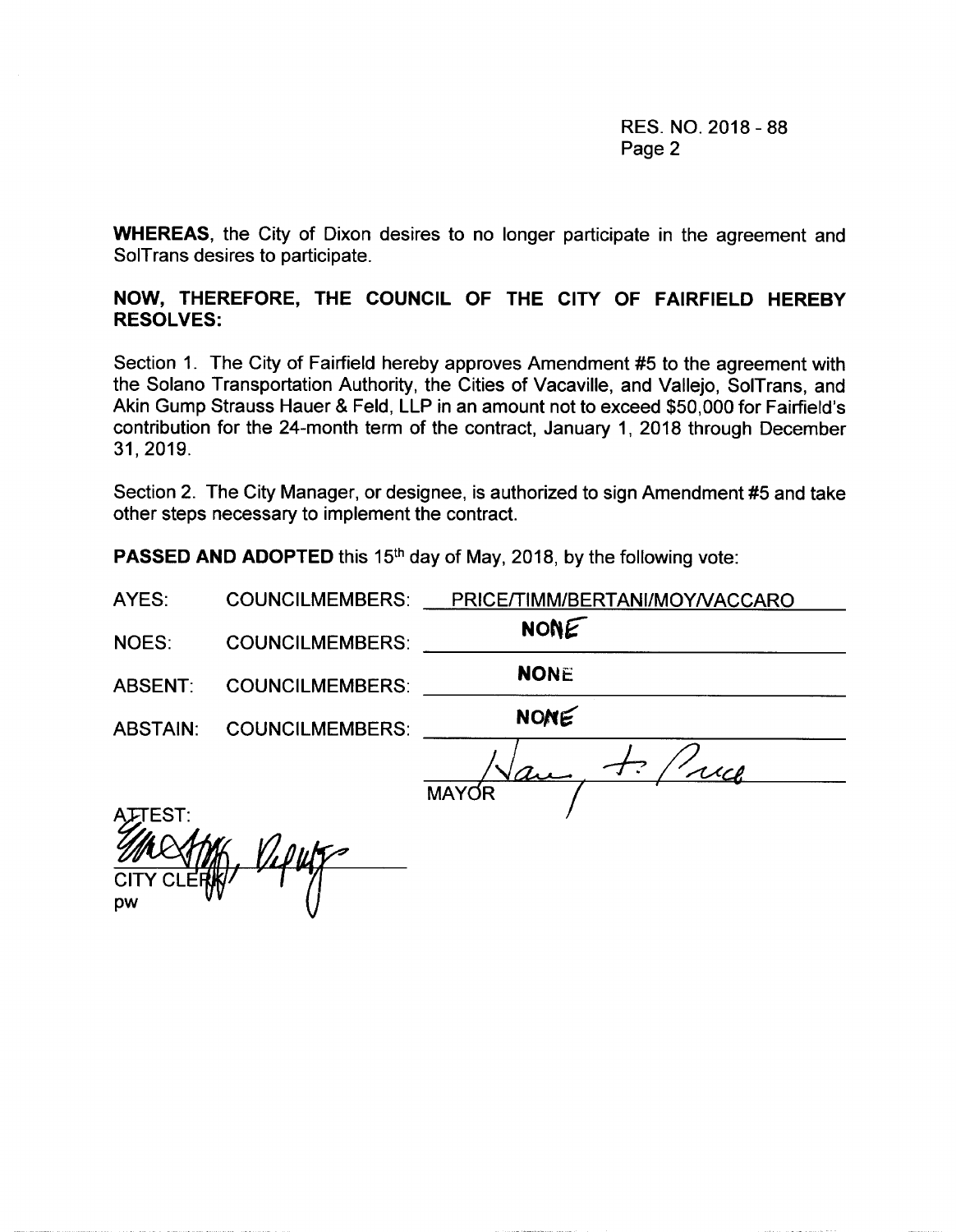$FX 2017 - 18.100.05$ 

# ORIGINAL

#### **AMENDMENT #5 TO AGREEMENT BETWEEN** THE SOLANO TRANSPORTATION AUTHORITY ON BEHALF OF ITSELF AND THE CITIES OF FAIRFIELD, VACAVILLE AND VALLEJO, **SOLANO COUNTY TRANSIT** and

## **AKIN GUMP STRAUSS HAUER & FELD. LLP** For FEDERAL LEGISLATIVE CONSULTANT SERVICES

THIS AMENDMENT #5 is entered into as of January 1, 2018 between the SOLANO TRANSPORTATION AUTHORITY, a congestion management agency and authorized under the laws of the State of California (hereinafter referred to as "STA") on behalf of itself and the cities of Fairfield, Vacaville and Vallejo (collectively referred to as "Cities"), Solano County Transit (hereinafter referred to as "SolTrans") and AKIN GUMP STRAUSS HAUER & FELD, LLP (hereinafter referred to as "Consultant")

## **RECITALS**

WHEREAS, the parties entered into an agreement ("Agreement") on February 16, 2008 in which Consultant agreed to provide Federal Legislative consulting services on behalf of STA and the Cities; and

WHEREAS, the parties amended the Agreement on December 1, 2009 to extend the term of the Agreement and add the city of Dixon (Amendment #1); and

WHEREAS, the parties amended the Agreement on December 14, 2011 (Amendment #2), again on December 12, 2013 to continue the services through December 31, 2015 (Amendment #3); and again on December 31, 2015 (Amendment #4) to extend the services through December 2017; and

**WHEREAS**, the parties now desire to amend the Agreement a fifth time to continue the services through December 2019; and

WHEREAS, the parties now desire to include Solano County Transit in the agreement beginning with this amendment, to exclude the City of Dixon; and

WHEREAS, this Amendment #5 represents a two-year extension and a \$240,000 increase.

## IN CONSIDERATION FOR THE MUTUAL PROMISES SET FORTH IN THIS AMENDMENT, THE PARTIES AGREE AS FOLLOWS:

1. Scope of Services

Section 1 and Exhibit A of the Agreement is amended in part to add the scope of work attached as Exhibit A-5 to include services specific to SolTrans.

2. Term of Agreement

Section 2 of the Agreement is deleted in its entirety and replaced with the following:

The term of the Agreement shall commence upon the Effective Date and continue through December 31, 2019.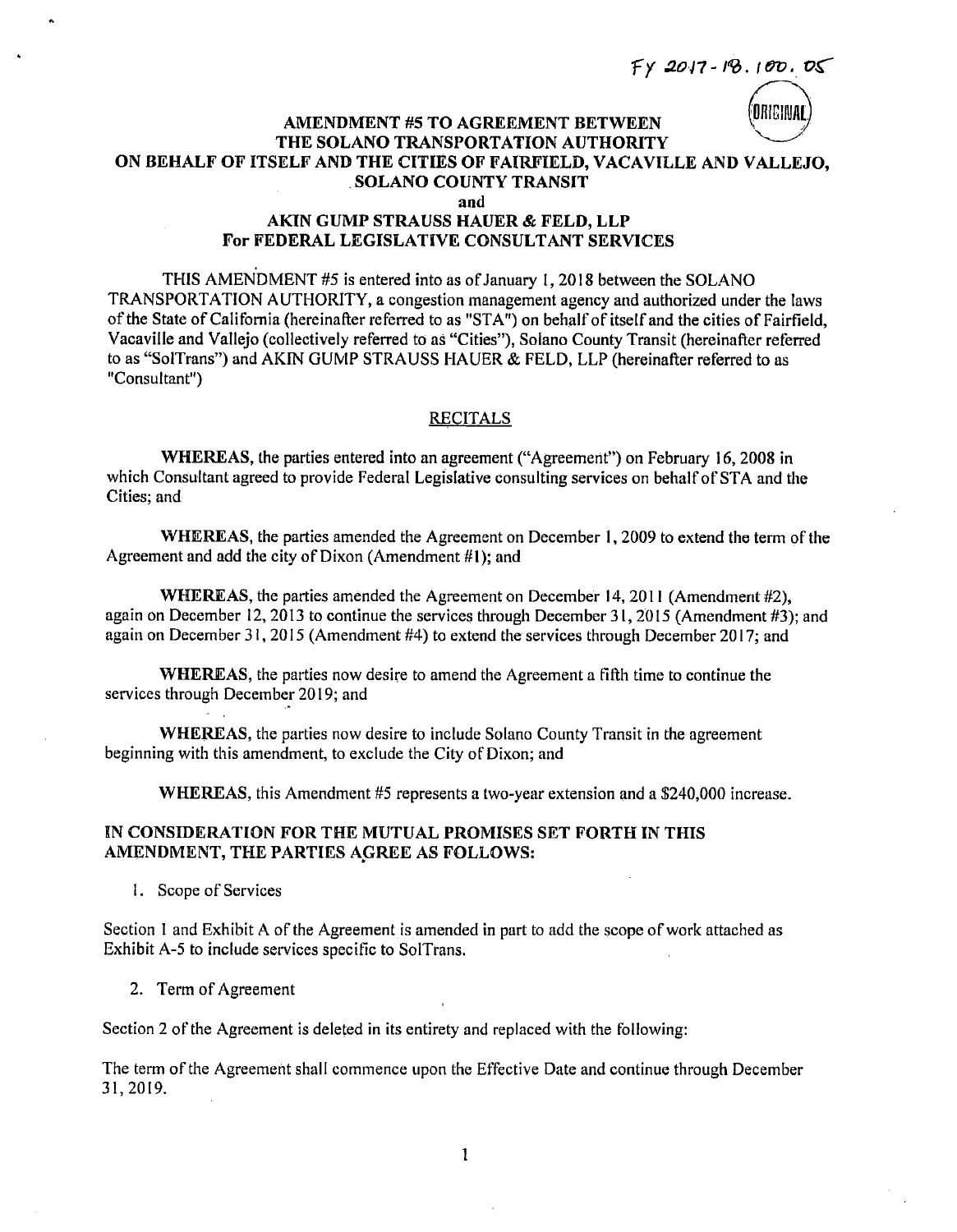3. Cost of Services and Allocation of Costs

Section 3 of the Agreement as well as Section 5 of Amendment  $#1$  are amended to add an additional \$240,000 to be paid at the rate of \$10,000 per month allocated to each of the Cities, STA and SolTrans in the following pro rata share:

| City of Fairfield: | $$2,083.33/mol$ . |
|--------------------|-------------------|
| City of Vacaville: | \$2,083.33/mo.    |
| City of Vallejo:   | \$2,083.33/mo.    |
| STA:               | $$2,083.33/mol$ . |
| SolTrans:          | \$1,666,66/mo.    |

4. Prior Terms and Conditions

Except as specifically set forth in this Amendment #5, all terms and conditions of the initial Agreement, as previously modified, shall remain in full force and effect.

The parties have executed this Amendment #5 as of the day and year first written above.

SOLANO TRANSPORTATION AUTHORITY APPROVED AS TO FORM

 $By:$  Var Kl $H$ allo

SOLANO COUNTY TRANSIT APPROVED AS TO FORM

 $By: \frac{\cancel{\text{Such}}}{\text{Seth Kranda}}$   $\frac{\cancel{\text{Such}}}{\text{SetH Kranda}}$   $\frac{\cancel{\text{Such}}}{\text{SetH Kranda}}$ 

Beth Kranda, Executive Director

By:  $\qquad \qquad$  By:

David White, City Manager Fairfield City Attorney

Jeremy Craig, City Manager **Vacaville City Attorney** 

Gregory Nyhoff, City Manager Vallejo City Attorney

By:g Daryl K. Halls, Executive Director STA Legal Counsel

CITY OF FAIRFIELD APPROVED AS TO FORM

CITY OF VACAVILLE APPROVED AS TO FORM

By: By:

CITY OF VALLEJO APPROVED AS TO FORM

By: By:

AKIN GUMP STRAUSS HAUER & FELD, LLP,

 $By:$  Ausan Le

Susan Lent, Partner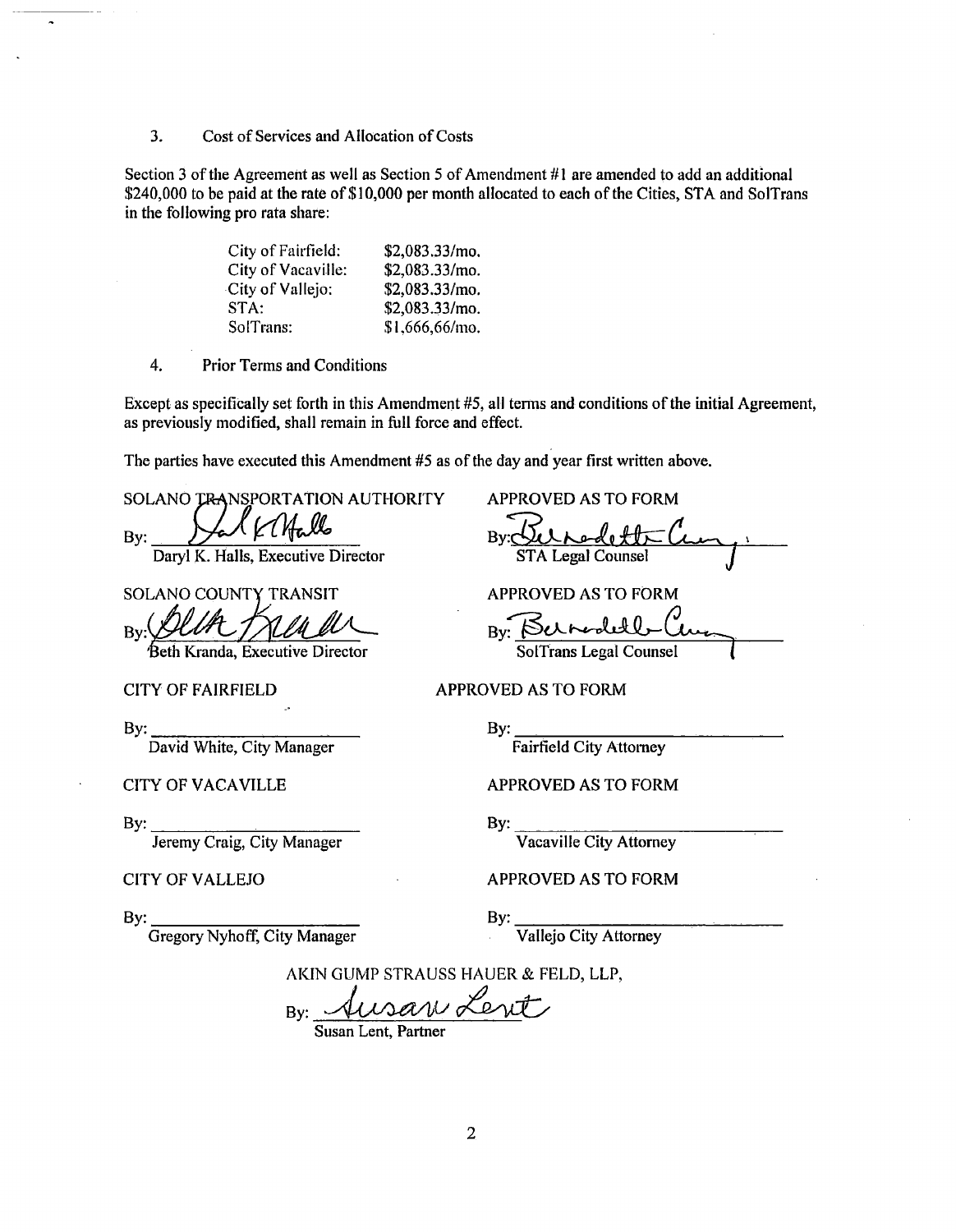3. Cost of Services and Allocation of Costs

Section 3 of the Agreement as well as Section 5 of Amendment #1 are amended to add an additional \$240,000 to be paid at the rate of \$10,000 per month allocated to each of the Cities, STA and SolTrans in the following pro rata share:

| City of Fairfield: | \$2,083.33/mol. |
|--------------------|-----------------|
| City of Vacaville: | \$2,083.33/mo.  |
| City of Vallejo:   | \$2,083.33/mo.  |
| STA:               | \$2,083.33/mol. |
| SolTrans:          | \$1,666,66/mo.  |

4. Prior Terms and Conditions

Except as specifically set forth in this Amendment #5, all terms and conditions of the initial Agreement, as previously modified, shall remain in full force and effect.

The parties have executed this Amendment #5 as of the day and year first written above.

SOLANO TRANSPORTATION AUTHORITY APPROVED AS TO FORM

 $\mathsf{By:}$   $\qquad \qquad \mathsf{By:}$ Daryl K. Halls, Executive Director STA Legal Counsel

SOLANO COUNTY TRANSIT APPROVED AS TO FORM

By: Beth Kranda, Executive Director

 $By: \_\_\_Y$  and  $\overline{dy}$  By:

By:  $\qquad \qquad \qquad \text{By:}$ 

Jeremy Craig, City Manager Vacaville City Attorney

By: SolTrans Legal Counsel

CITY OF FAIRFIELD APPROVED AS TO FORM

David. White, City Manager <sub>SKY</sub> Fairfield City Attorney

CITY OF VACAVILLE APPROVED AS TO FORM

CITY OF VALLEJO APPROVED AS TO FORM

Gregory Nyhoff, City Manager Vallejo City Attorney

 $By:$  By:

## AKIN GUMP STRAUSS HAUER & FELD, LLP,

By:

Susan Lent, Partner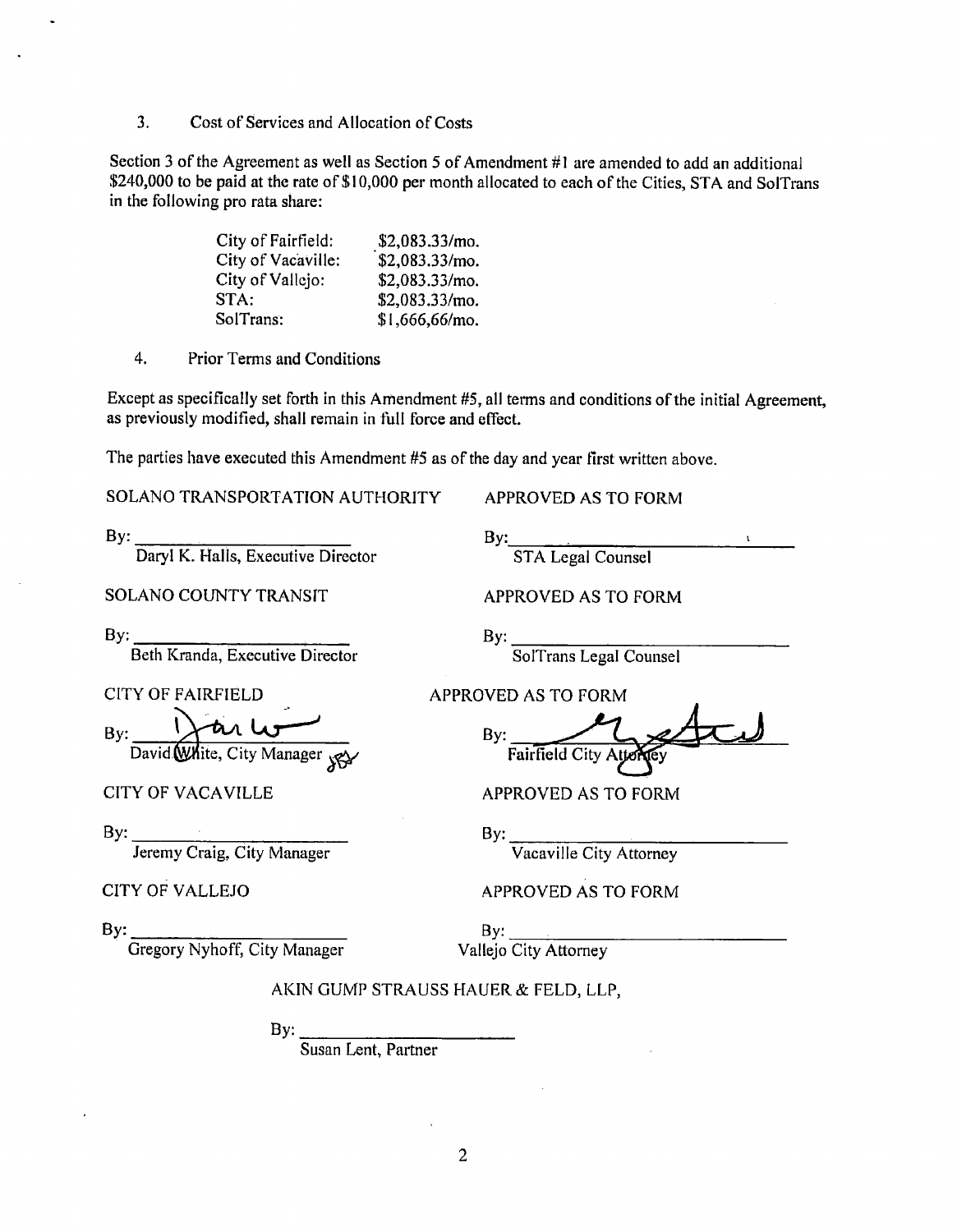Cost of Services and Allocation of Costs  $3.$ 

Section 3 of the Agreement as well as Section 5 of Amendment #1 are amended to add an additional \$240,000 to be paid at the rate of \$10,000 per month allocated to each of the Cities, STA and SolTrans in the following pro rata share:

| City of Fairfield: | \$2,083.33/mo.    |
|--------------------|-------------------|
| City of Vacaville: | $$2,083.33/mol$ . |
| City of Vallejo:   | \$2,083.33/mo.    |
| STA:               | \$2,083.33/mo.    |
| SolTrans:          | \$1,666,66/mo.    |

 $\overline{4}$ . Prior Terms and Conditions

Except as specifically set forth in this Amendment #5, all terms and conditions of the initial Agreement, as previously modified, shall remain in full force and effect.

The parties have executed this Amendment #5 as of the day and year first written above.

SOLANO TRANSPORTATION AUTHORITY

By: Daryl K. Halls, Executive Director

SOLANO COUNTY TRANSIT

By:

Beth Kranda, Executive Director

**CITY OF FAIRFIELD** 

**APPROVED AS TO FORM** 

By: STA Legal Counsel

 $\mathbf{v}$ 

APPROVED AS TO FORM

 $By:$ 

By:

SolTrans Legal Counsel

**Fairfield City Attorney** 

**APPROVED AS TO FORM** 

By: William Vacaville City Attorney

**APPROVED AS TO FORM** 

APPROVED AS TO FORM

By: David White, City Manager

CITY OF VACAVILLE

By: *June (Head)* 

**CITY OF VALLEJO** 

By:

Vallejo City Attorney

By: Gregory Nyhoff, City Manager

AKIN GUMP STRAUSS HAUER & FELD, LLP,

By:

Susan Lent, Partner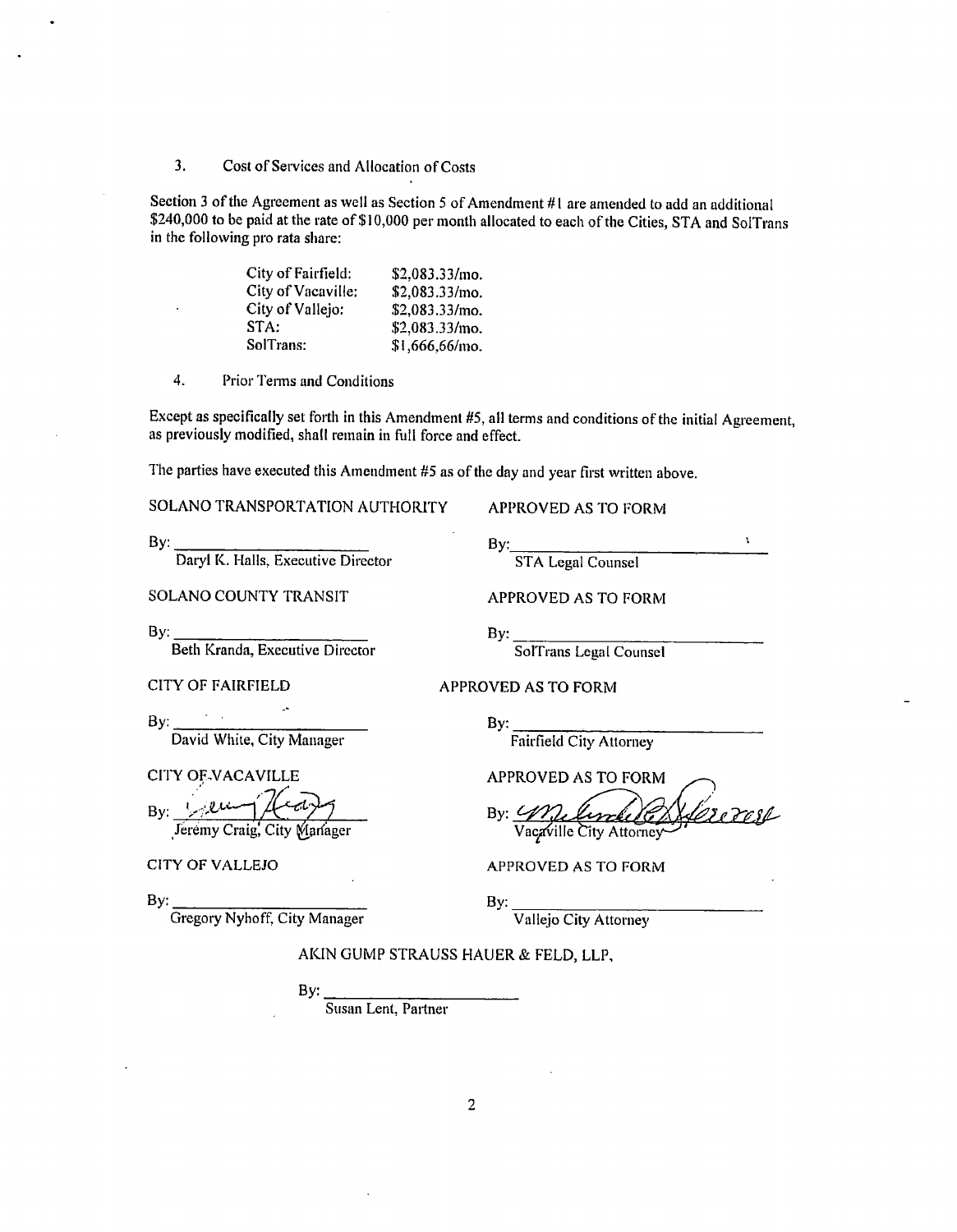Cost of Services and Allocation of Costs  $3.$ 

Section 3 of the Agreement as well as Section 5 of Amendment #1 are amended to add an additional \$240,000 to be paid at the rate of \$10,000 per month allocated to each of the Cities. STA and SolTrans in the following pro rata share:

| City of Fairfield: | \$2,083.33/mo.    |
|--------------------|-------------------|
| City of Vacaville: | \$2,083.33/mo.    |
| City of Vallejo:   | $$2,083.33/mol$ . |
| STA:               | \$2,083.33/mo.    |
| SolTrans:          | \$1,666,66/mo.    |

 $\overline{4}$ . **Prior Terms and Conditions** 

Except as specifically set forth in this Amendment #5, all terms and conditions of the initial Agreement. as previously modified, shall remain in full force and effect.

The parties have executed this Amendment #5 as of the day and year first written above.

SOLANO TRANSPORTATION AUTHORITY

**APPROVED AS TO FORM** 

By: STA Legal Counsel

By: Daryl K. Halls, Executive Director

**SOLANO COUNTY TRANSIT** 

 $By:$ Beth Kranda, Executive Director

SolTrans Legal Counsel

**APPROVED AS TO FORM** 

APPROVED AS TO FORM

 $By:$ 

David White, City Manager

**CITY OF VACAVILLE** 

**CITY OF FAIRFIELD** 

Bv:

Jeremy Craig, City Manager

**CITY OF VALLEJO** By: Viyhov, City Manager Gregor

By:

 $\mathbf{By:}$ 

**Fairfield City Attorney** 

**APPROVED AS TO FORM** 

By:

**Vacaville City Attorney** 

APPROVED AS TO FORM By:

AKIN GUMP STRAUSS HAUER & FELD, LLP.

By:

Susan Lent, Partner